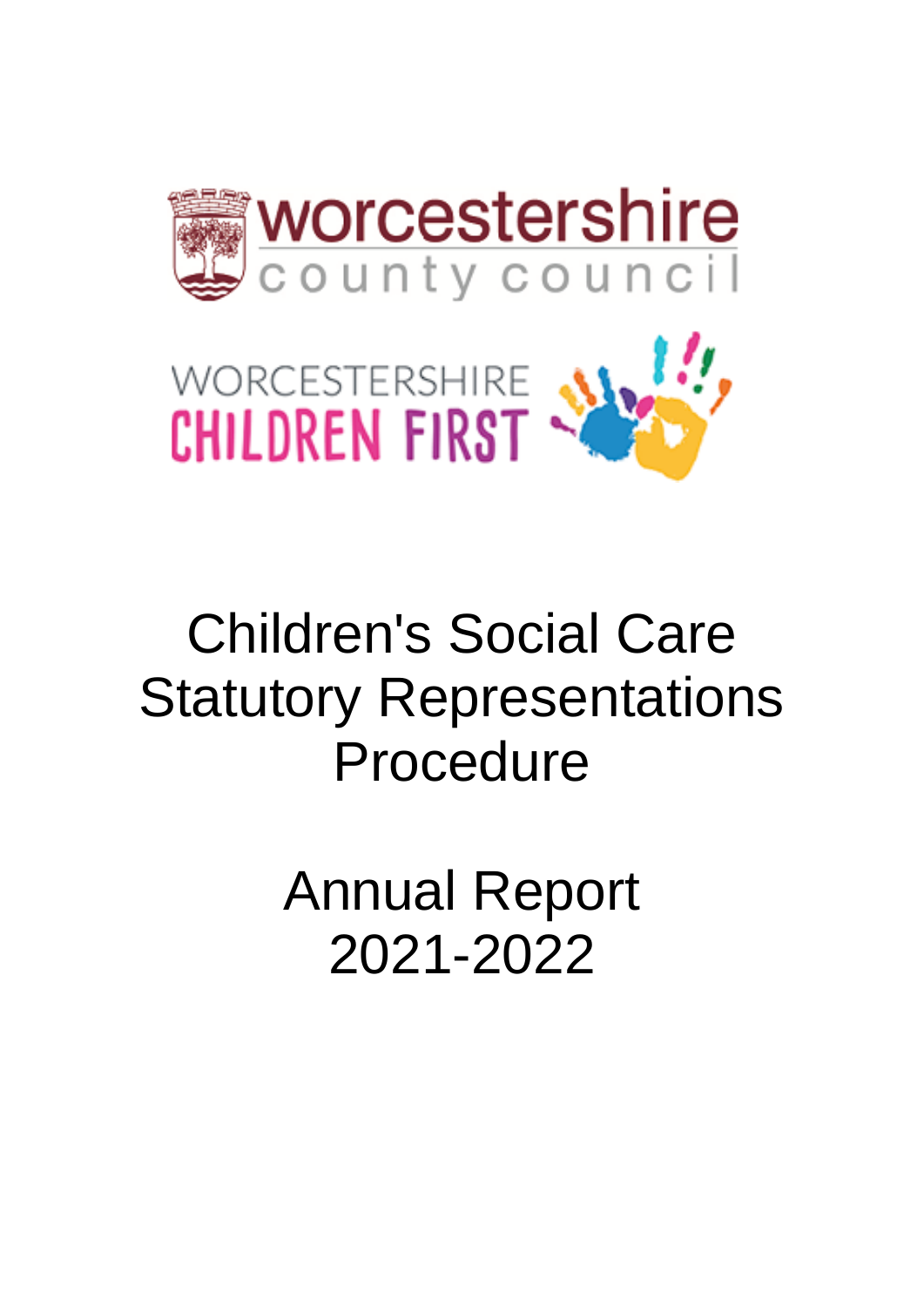# Contents

| 1.  |  |
|-----|--|
| 2.  |  |
| 3.  |  |
| 4.  |  |
| 5.  |  |
| 6.  |  |
| 7.  |  |
| 8.  |  |
| 9.  |  |
| 10. |  |
| 11. |  |
| 12. |  |
| 13. |  |
| 14. |  |
| 15. |  |
| 16. |  |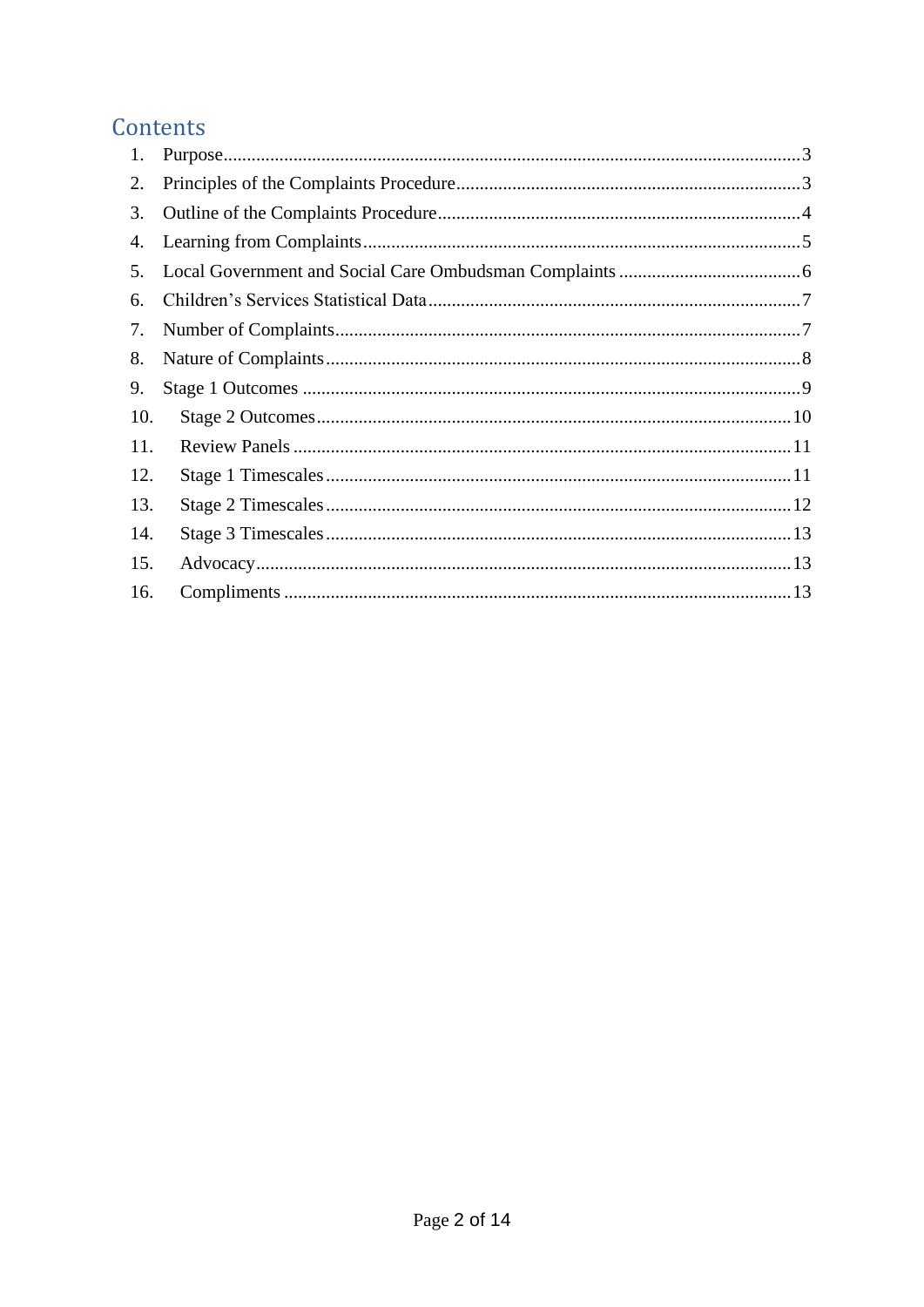#### <span id="page-2-0"></span>**1. Purpose**

- 1.1 This is the annual report for Worcestershire County Council on the operation of the Social Care Complaints and Representations Procedure for Children and Young People, covering the period from 1<sup>st</sup> April 2021 to 31<sup>st</sup> March 2022.
- 1.2 The Children Act 1989 Representations Procedure (England) Regulations 2006 requires the County Council to have a procedure for resolving complaints made by the children and young people it looks after or who are in need, and children leaving care, regarding the services provided to them under The Children Act 1989. Representations and complaints can also be made on behalf of such a child or young person by a parent, a person with responsibility, foster carer, Special Guardian or other person that the authority considers has a sufficient interest in the child's welfare to warrant his representations being considered by them.
- 1.3 Each year local authorities must publish an annual report detailing numbers of complaints and representations, outcomes of complaints and compliance with time scales. It should provide a mechanism by which the local authority can be kept informed about the operation of the complaints procedure.
- 1.4 Worcestershire Children First is responsible for the delivery of services to children and young people across Worcestershire. It is a not-for-profit company and 100% owned by Worcestershire County Council.

#### <span id="page-2-1"></span>**2. Principles of the Complaints Procedure**

- 2.1 Meeting the following principles should assist the local authority in providing a successful complaints procedure to children and young people. The complaints procedure should:
	- be clear and easy to use.
	- • ensure that the people who use the service are treated with dignity and respect, are not afraid to make a complaint, and have their concerns taken seriously.
	- ensure, as far as is possible, even-handedness in the handling of complaints.
	- • make sure that as many complaints as possible are resolved swiftly and satisfactorily at the local level.
	- ensure that the child or young person receives a full response without delay.
	- • ensure a fair process and adequate support for everyone involved in the complaint.
	- • ensure that any concerns about the protection of children are referred immediately to the relevant social care services team or to the Police.
	- • ensure that local authorities monitor their performance in handling complaints, deliver what they have promised, learn from complaints and use this learning to improve services for everyone who uses them.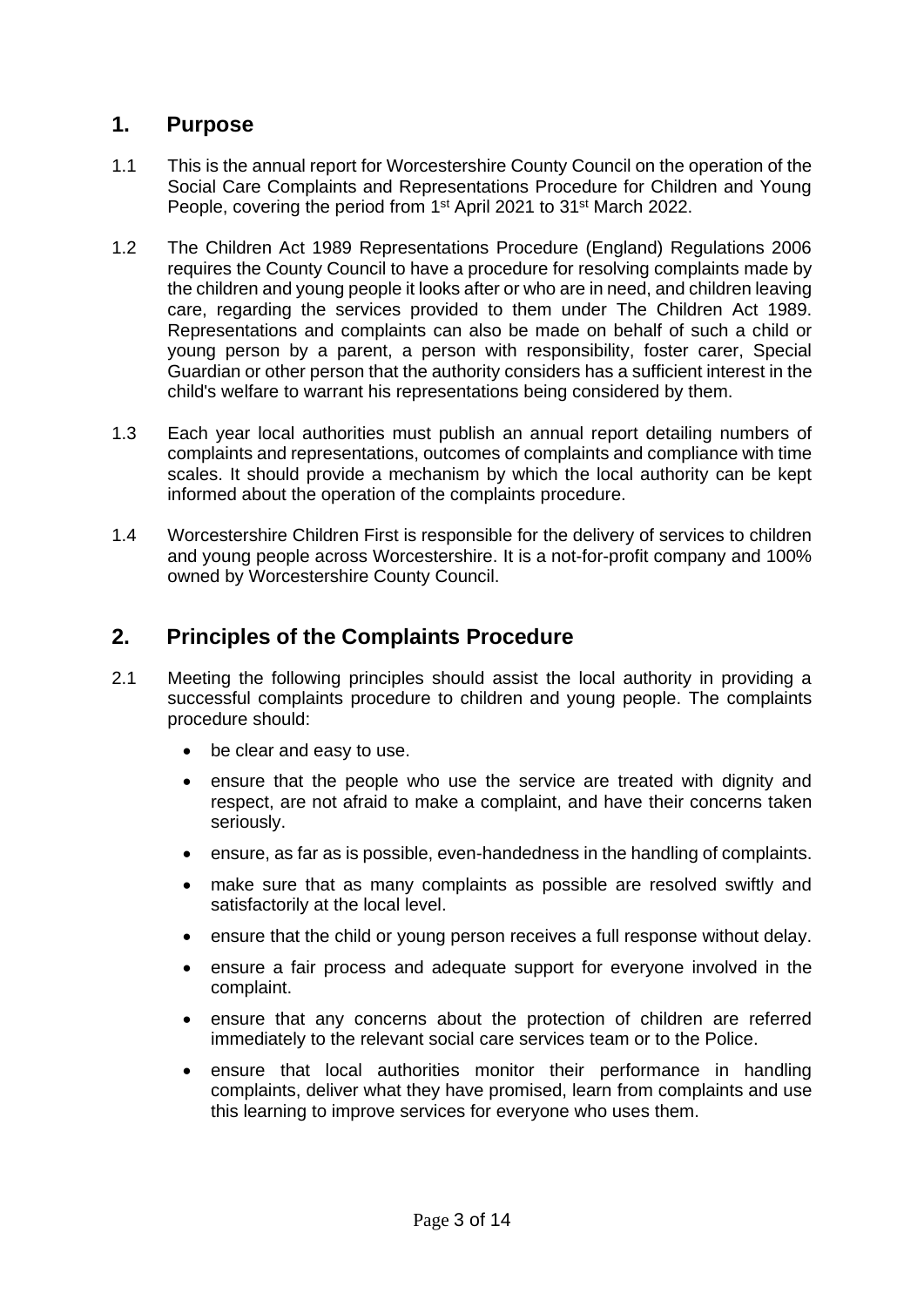# <span id="page-3-0"></span>**3. Outline of the Complaints Procedure**

- 3.1 A complaint may be generally defined as an expression of dissatisfaction or disquiet in relation to an individual child or young person, which requires a response. Children and young people often express complaints as 'problems not being sorted out'.
- 3.2 The concerns of children and young people should be listened to. If a child or young person wishes to make a complaint, local authorities are required to provide them with information about advocacy services and offer help to obtain an advocate.
- 3.3 Solving the problems that generate complaints should be at the forefront of the local authority's approach to responding to complaints. Local authorities should consider introducing alternative ways of resolving the complaint while any stage is on-going e.g., mediation, conflict resolution meetings.
- 3.4 Local authorities do not need to consider complaints made more than one year after the grounds to make the complaint arose, although the local authority has the discretion to extend this time limit if it is unreasonable to expect the complainant to have made the complaint earlier and it is still possible to consider the complaint effectively and efficiently. Decisions will be made on a case-by-case basis.
- 3.5 There are three possible stages to the Complaints Procedure:
	- i. The first stage is known as the Local Resolution or Informal Stage. At Stage 1, staff at the point of service delivery, try to resolve the complaint by endeavouring to reach a mutually acceptable and speedy outcome with the complainant. There is a 10-working day timescale for this part of the process; although where the local authority cannot provide a complete response in this timescale it can implement a further 10 days extension. If necessary, the local authority may also suspend Stage 1 until an advocate has been appointed. The maximum amount of time that Stage 1 should take is 20 working days. The timescale can be extended beyond this period with the complainant's agreement or request if, for example, the reason that resolution is delayed is due to a key member of staff being off sick or on leave.
	- ii. The second stage is also known as the Formal Stage. Where the matter is not resolved locally the complainant has the right to request consideration of the complaint at Stage 2. This request should be made within 20 working days of receiving the first stage response so that momentum in resolving the complaint is not lost. At this stage an external investigator is commissioned in order to maintain timescales. An Independent Person must also be appointed to the investigation to ensure that the process of investigation is open, transparent and fair. At the end of the investigation a detailed report will be prepared. The report, which clearly sets out how and why any conclusions and recommendations have been reached, is sent to the complainant together with the response from a senior manager in Children's Services. The Independent Person will also provide a report, commenting on whether the investigation has been conducted in an impartial, comprehensive and effective manner. The investigation should be completed, and the response sent within 25 working days. However, this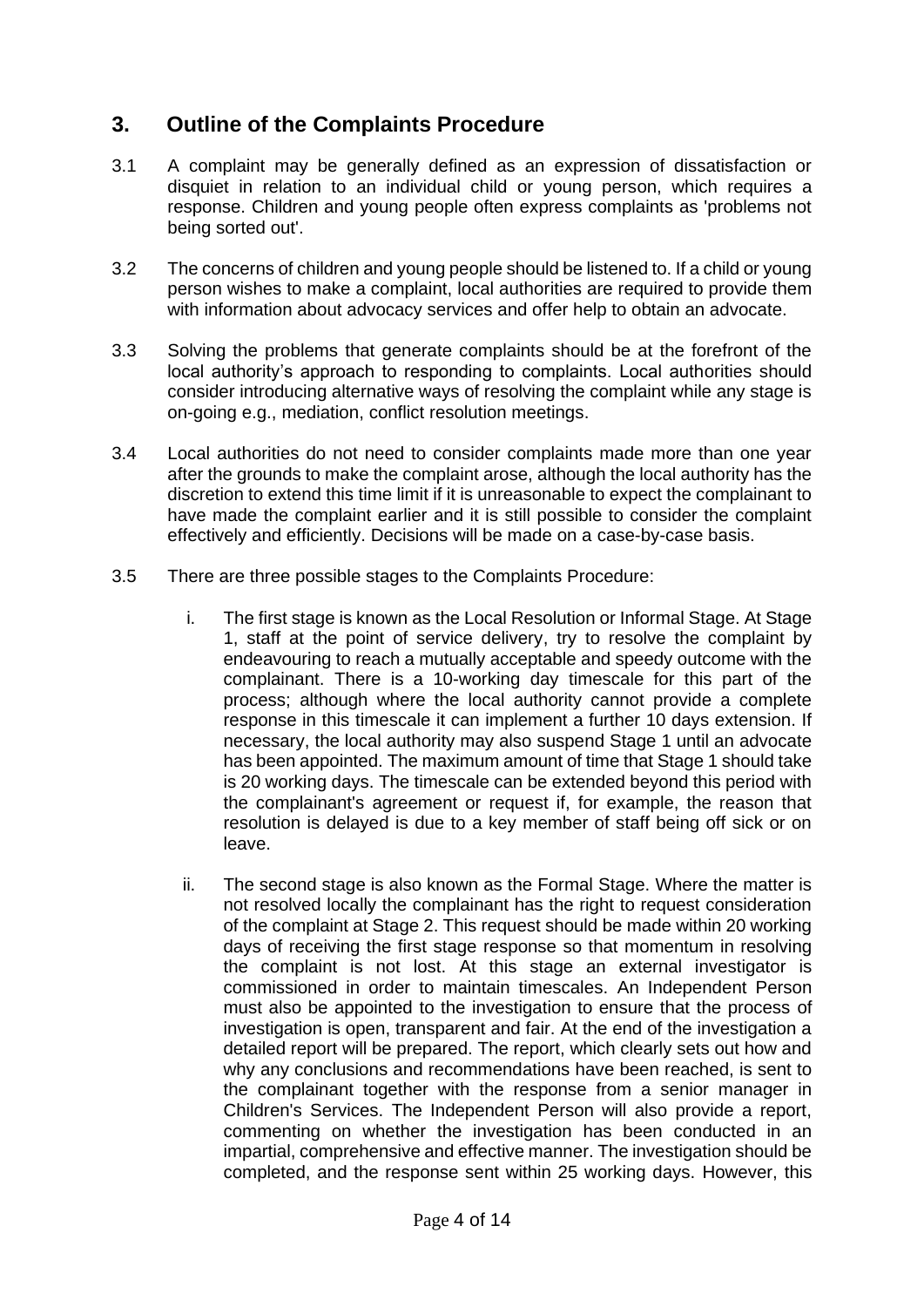may be impractical in some cases and where it is not possible to complete the investigation within this timescale, Stage 2 may be extended to 65 working days.

- iii. Where Stage 2 of the complaint procedure has been concluded and the complainant is still dissatisfied, they can request further consideration by a Review Panel. Complainants have 20 working days to request a Review Panel, which should then be convened within 30 working days. The Review Panel cannot reinvestigate the complaint nor consider any substantively new complaints that have not been first considered at Stage 2. Its role is to look at the process of the investigation, whether the recommendations are fair given the conclusions reached, whether the response of Children's Services is reasonable and whether anything more could reasonably be done to satisfy the complainant. The three Panel members are independent of the Local Authority. The Review Panel will listen to any relevant information that the complainant wishes to present and will want to hear the perspective of other involved parties; they will also see any documents relevant to the complaint, although no new information that was not available to the Investigating Officer can be introduced at this point. At the end of the meeting the Review Panel will make recommendations to the Director of Children's Services for future action.
- 3.6 It is important that the Panel is customer-focused on its approach to considering the complaint and is child and young person friendly. The complainant has the right to bring a representative or advocate to speak on their behalf. If still dissatisfied, the complainant will be advised of their right to refer the complaints to the Local Government and Social Care Ombudsman.

# <span id="page-4-0"></span>**4. Learning from Complaints**

- 4.1 There is a requirement that Children's Social Care Services evidence how learning from complaints feeds into service delivery and development.
- 4.2 A quarterly report on Children's Social Care Statutory Complaints is produced by the Consumer Relations Unit and shared with the Directorate Management Team. Data is also regularly reported to the Overview and Scrutiny Panel.
- 4.3 In most instances outcomes to complaints are specific to the case, and there are no general learning points that would influence policy or procedure. In most cases the relevant policies and procedures are in place and already set 'good practice' standards and do not need to be altered. The need is for more consistent application and early identification of individuals not adhering to the standards. Staff are reminded of the relevant processes where necessary.
- 4.4 Learning from Complaints presentations are made at Worcester Children First's End to End meetings, attended by all front-line staff and led by the Director of Children's Social Care and Safeguarding.
- 4.5 Some of the learning and service improvement that has been taken from complaints completed within the year are detailed below: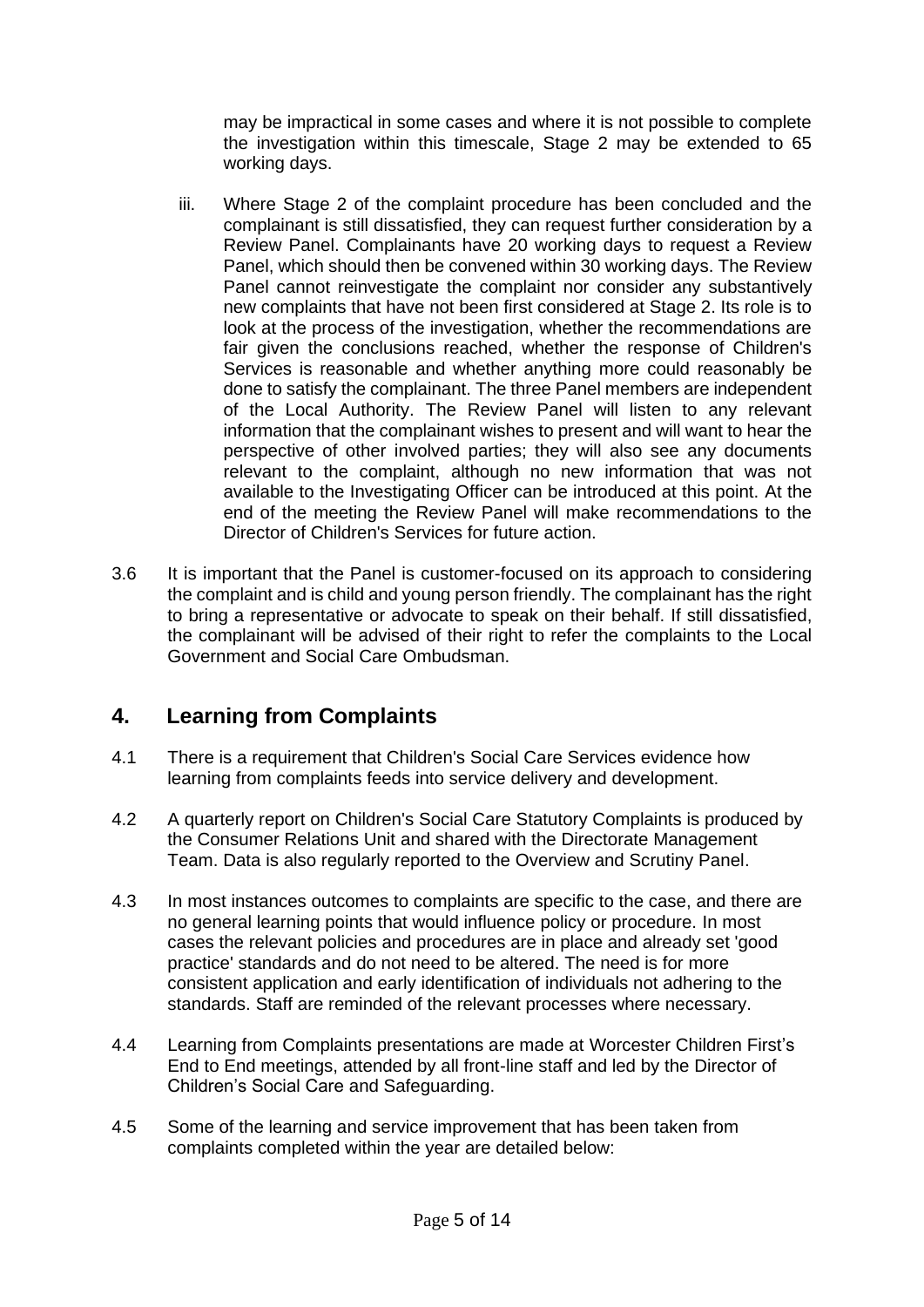- • Advanced Social Work Practitioners to undertake stage 1 complaint investigations, leading to centralised complaint responses. We can see from the stage 1 response times further on in this report, that there has been a significant improvement in stage 1 responses being sent within the maximum 20 working day timescale.
- • A learning from complaints briefings have been developed which was then sent to Social Care teams detailing what is going well and what areas need to be focused on.
- • Learning and improvements as a result of complaints has been shared through the Principal Social Worker Practice Newsletter as well as targeted learning presentations which included messages from complaints and compliments.
- • Presentations to the End-to-End Leadership Meeting on key learning attending by Managers, Advanced Social Work Practitioners, Independent Reviewing Officers, Child Protection Chairs and Senior Leadership.
- • All complaints have individual learning for the Team and Manager and feedback is shared with them directly.
- • A targeted audit on complaint responses was completed. This has shown a good level of recording learning on case files, learning being shared with Team Managers and good quality complaint responses.

# <span id="page-5-0"></span> **5. Local Government and Social Care Ombudsman Complaints**

- 5.1 There were 11 Children's Social Care complaints made to the Local Government and Social Care Ombudsman (LGO) in the year.
	- 7 were for Safeguarding
	- 2 for Assessment Teams
	- 1 was for Family Front Door
	- 1 for the Through Care Service.
- 5.2 There were 13 determinations for Children's Social Care complaints by the LGO in the year. Please note that some may have been received in the previous year and some investigations were on-going at the end of the year.
	- • 8 were for Safeguarding:
		- o 5 were Closed after Initial Inquiries: Out of Jurisdiction
		- o 1 was Closed after Initial Investigation: No further action
		- o 1 was Upheld: Maladministration and Injustice
		- o 1 was Not Upheld: No further action
	- • 2 were for Child Protection and the Local Authority Designated Officer (both Not Upheld: No Maladministration.
	- • 1 raised for Assessment Teams was Closed after Initial Investigation: No further Action.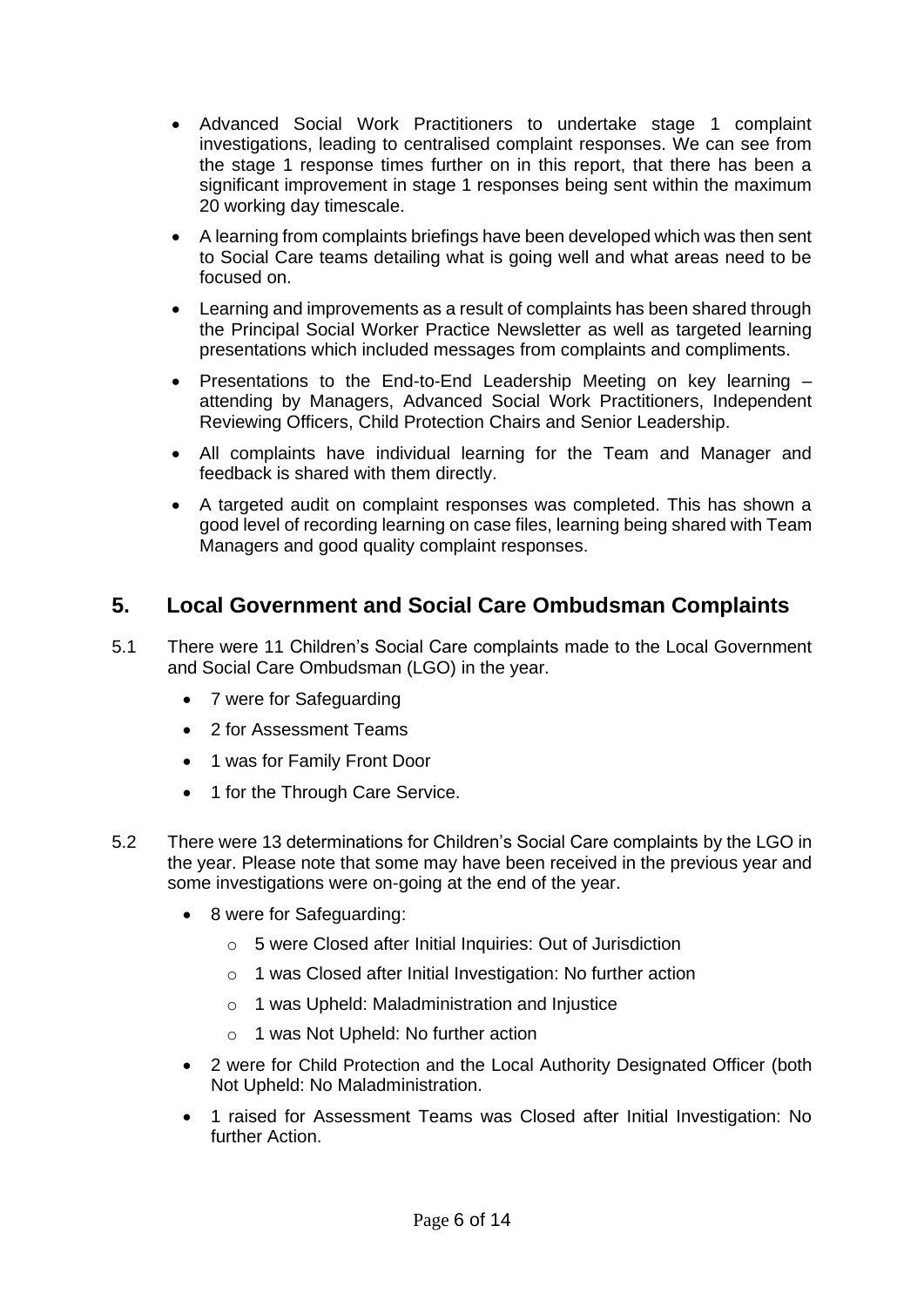- • 1 for the Through Care Service was Closed after Initial Investigation: No further action.
- • 1 was for Family Front Door and was Closed after Initial Investigation: Out of Jurisdiction.
- 5.3 Meaning 1 case was upheld by the LGO; this does evidence that the majority are not, and this shows us that complaint investigations, outcomes and resolutions are appropriate & proportionate.

# <span id="page-6-0"></span> **6. Children's Services Statistical Data**

- 6.1 There will be some anomalies in the following statistical data. There are two reasons for this:
	- • A complaint that progresses through Stages 1-3 is counted at each stage but only included once in all other criteria.
	- Some complaints may concern more than one service and/or issue.
- 6.2 Please note that the annual report figures will vary from the cumulative totals for the quarterly reports due to the reporting period.

# <span id="page-6-1"></span>**7. Number of Complaints**

 7.1 Those complaints that go through all 3 stages of the procedure are only counted as one complaint in these categories, although they may cover more than one service.

| <b>Children Services Complaints</b>        | 2020/21 | 2021/22 |
|--------------------------------------------|---------|---------|
| Local / Stage 1 Complaints                 | 183     | 213     |
| Formal / Stage 2 Complaints                | -21     | 25      |
| Review Panels / Stage 3's held             | 5       | 6       |
| Local Government and Social Care Ombudsman |         | 11      |
| Total                                      | 216     | 257     |

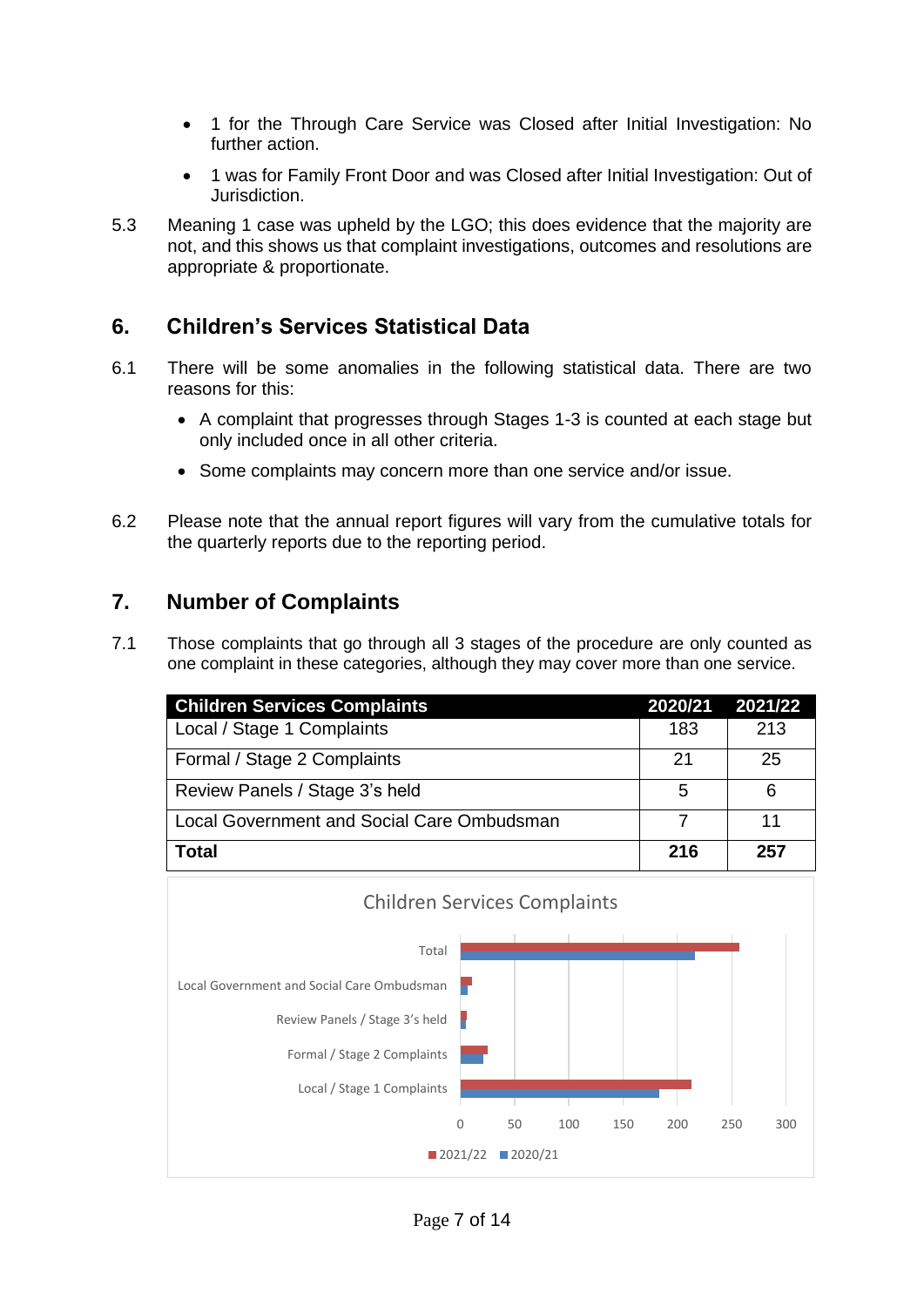| <b>Children Services Team</b>                                    | 2020/21 | %     | 2021/22 | $\%$   |
|------------------------------------------------------------------|---------|-------|---------|--------|
| <b>Family Front Door</b>                                         | 31      | 17%   | 51      | 23.94% |
| Adoption (now ACE <sup>1</sup> )                                 |         |       |         |        |
| <b>Advanced Practitioners</b>                                    |         |       |         |        |
| <b>Children with Disabilities</b>                                | 5       | 3%    | 15      | 7.04%  |
| Fostering & Kinship                                              | 6       | 3%    | 8       | 3.76%  |
| <b>Safeguarding Teams</b>                                        | 96      | 52.5% | 89      | 41.78% |
| Safeguarding and Quality Assurance                               |         |       |         |        |
| <b>Support Services (including</b><br><b>Supervised Contact)</b> |         |       | 1       | 0.47%  |
| <b>Residential and Commissioning</b>                             | 1       | 0.5%  |         |        |
| Targeted Early Help / Targeted<br><b>Family Support</b>          | 6       | 3%    | 9       | 4.23%  |
| <b>Through Care</b>                                              | 38      | 21%   | 40      | 18.78% |
| Total                                                            | 183     | 100%  | 213     | 100%   |

- 7.2 The above demonstrates that there has been a rise in complaints of 16% from last year at Stage 1 and minimal progressing through Stage 2, Stage 3 and LGO.
- 7.3 It is worth noting that due to Covid-19, the decision was taken to only accept complaints reversed in June 2020, meaning that the increase from last year to this year may be made by children or young people, or those that related to safeguarding. This was only exaggerated.

# <span id="page-7-0"></span>**8. Nature of Complaints**

 8.1 There is an increase in the nature-of complaints. This will be due to a larger number of overall complaints, but also reflects a change in the way that complaints are being more accurately recorded between Worcester Children First and The Consumer Relations Unit. CRU are now taking the complaint points as identified by WCF to ensure continuity in recording, rather than looking at the overall nature.

| <b>Nature of Complaints</b>                    | 2020/21 | $\%$  | 2021/22 | $\%$ |
|------------------------------------------------|---------|-------|---------|------|
| General lack of Communication                  | 63      | 31.5% | 77      | 21%  |
| Inadequate Information Sharing                 |         | 0.5%  | 11      | 3%   |
| Staff Attitude / Behaviour                     | 76      | 38%   | 91      | 25%  |
| <b>Decision Making</b>                         | 41      | 21%   | 85      | 24%  |
| <b>Discrimination</b>                          | 2       | $1\%$ | 4       | 1%   |
| Lack or delay in providing assessed<br>service | 4       | 2%    | 16      | 4%   |

 $<sup>1</sup>$  ACE is a regional adoption agency</sup>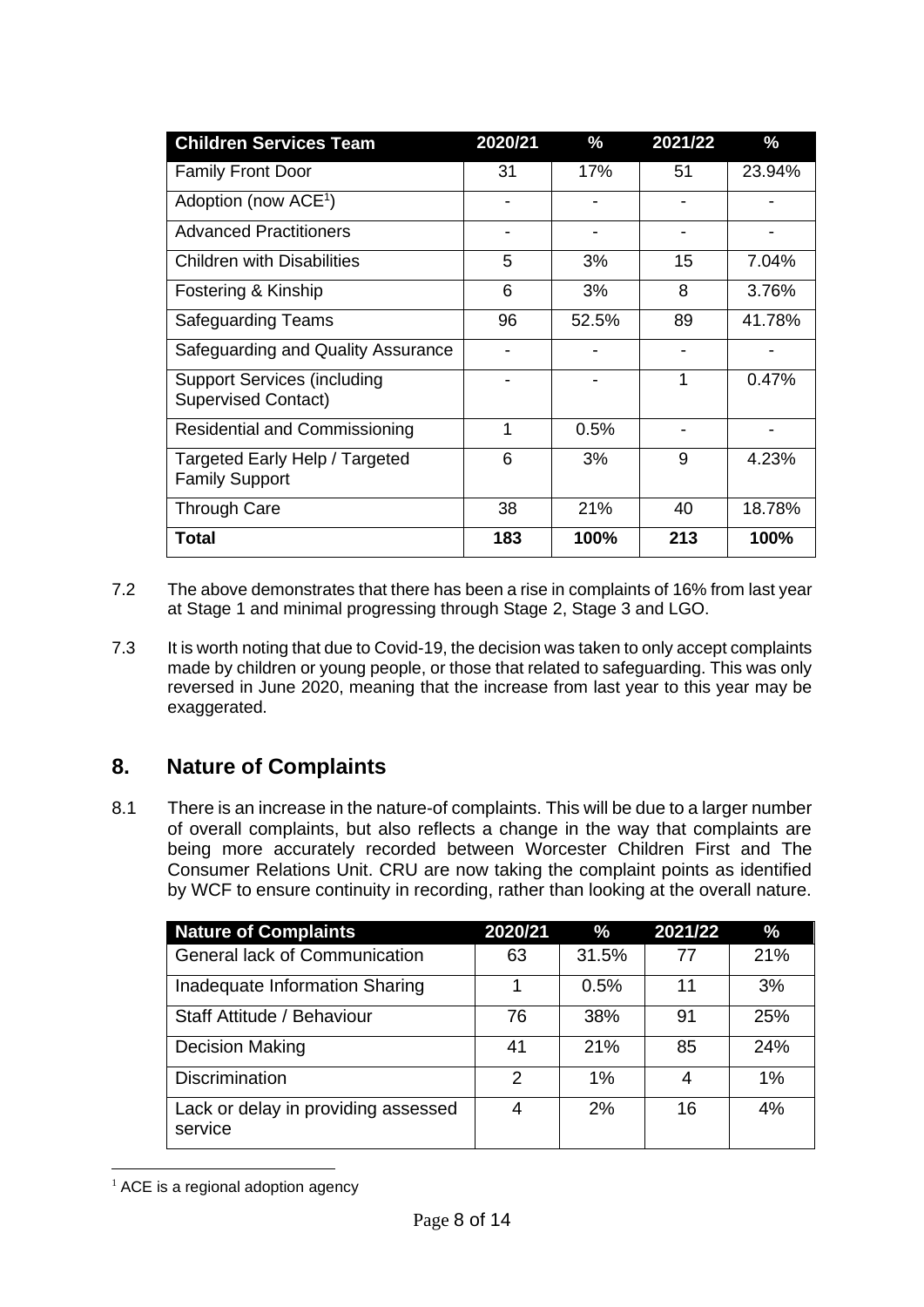

# <span id="page-8-0"></span> **9. Stage 1 Outcomes**

 9.1 These are the outcomes for the Stage 1 complaints that have been completed this year.

| <b>Stage 1 Outcomes</b>  | 2020/21        | %     | 2021/22        | $\%$ |
|--------------------------|----------------|-------|----------------|------|
| Upheld                   | 18             | 11.2% | 15             | 8%   |
| <b>Partially Upheld</b>  | 69             | 42.9% | 57             | 30%  |
| Not Upheld               | 60             | 37.3% | 96             | 51%  |
| No finding               |                |       | $\overline{7}$ | 4%   |
| Suspended                | 1              | 0.6%  |                |      |
| Discontinued / Withdrawn | 10             | 6.2%  | 13             | 7%   |
| No Stage 1 response      | $\overline{2}$ | 1.2%  |                |      |
| Responded                | 1              | 0.6%  |                |      |
|                          | 161            | 100%  | 188            | 100% |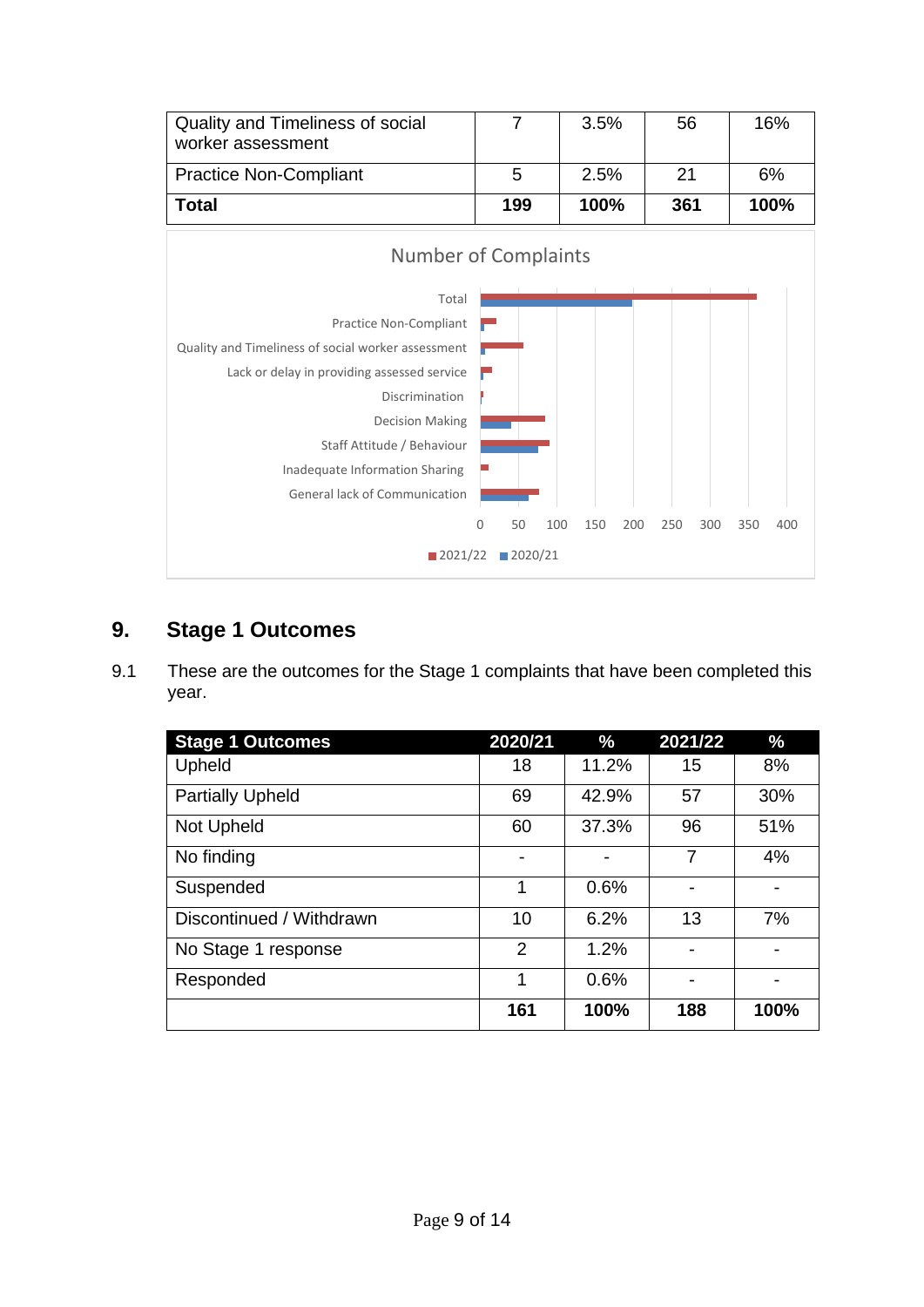

- 9.2 This figure is lower than the complaints received as some will have still been in progress at the time of this report and so will not have an outcome yet.
- 9.3 Complaints may be suspended when further information is required from the complainant or when court proceedings are underway.

#### <span id="page-9-0"></span> **10. Stage 2 Outcomes**

 10.1 These figures are for all Stage 2 complaints completed during this reporting year. Some may have been received in the previous year and some investigations were on-going at the end of the year.

| <b>Stage 2 Outcomes</b>                                                                      | 2020/2021 2021/2022 |       |
|----------------------------------------------------------------------------------------------|---------------------|-------|
| <b>Complaint Fully Upheld</b>                                                                | 3                   | 2     |
| <b>Complaint Partially Upheld</b>                                                            | 10                  | 12    |
| <b>Complaint Not Upheld</b>                                                                  | 10                  | 12    |
| <b>Discontinued</b>                                                                          | 1                   | 1     |
| <b>Total</b>                                                                                 | 24                  | 27    |
| <b>Stage 2 Outcomes</b><br>30                                                                |                     |       |
| 20                                                                                           |                     |       |
| 10<br>$\Omega$                                                                               |                     |       |
| <b>Complaint Partially</b><br>Complaint Fully<br>Complaint Not<br>Upheld<br>Upheld<br>Upheld | Discontinued        | Total |
| 2020/2021<br>■ 2021/2022                                                                     |                     |       |

Page 10 of 14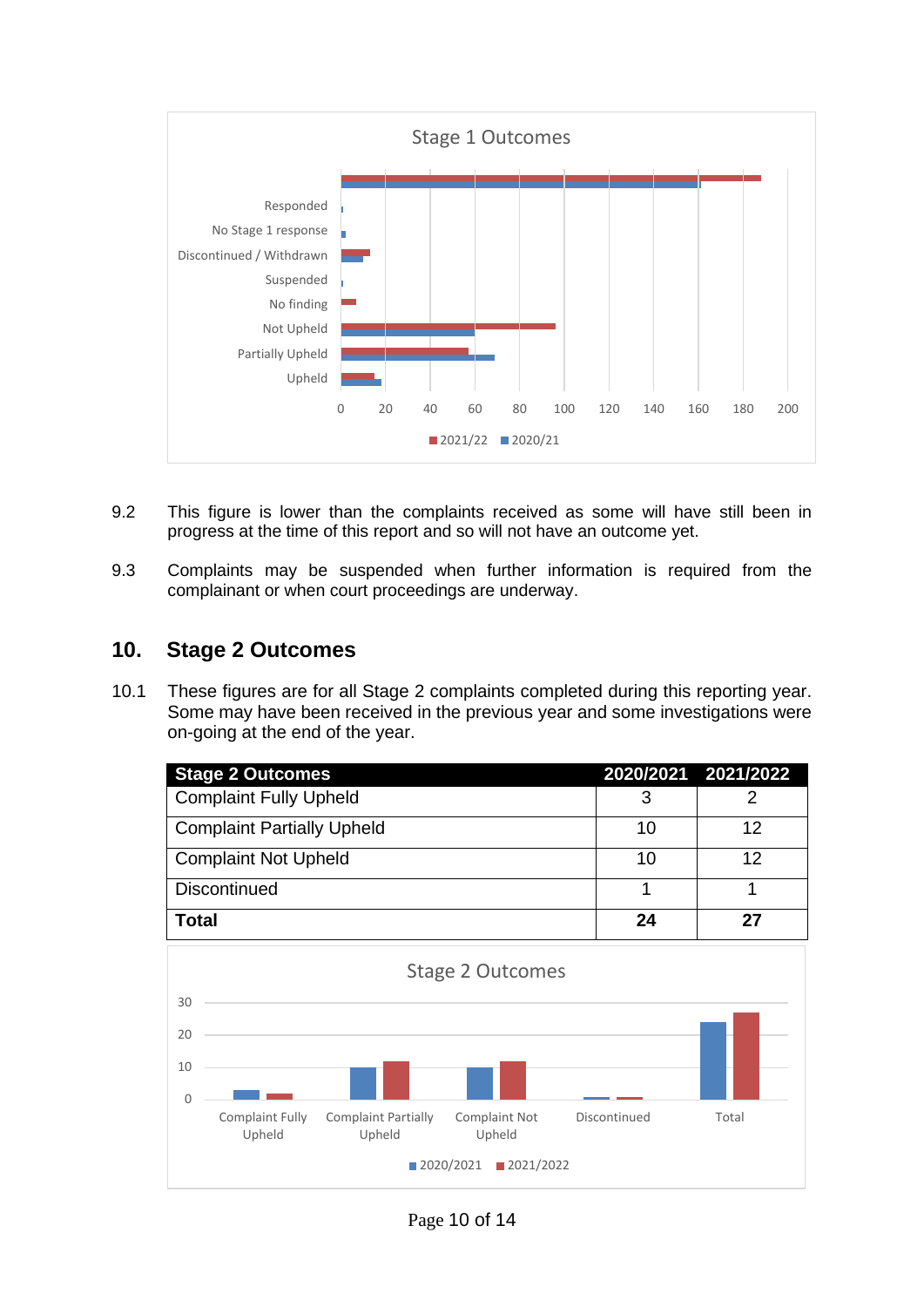- 10.2 The stage 2 complaint figures are similar to the previous year, showing a slight increase in stage 2's processed. Most stage 2 complaints were either Not Upheld or Partially Upheld.
- 10.3 The top 3 reasons for stage 2 complaints are:
	- Decision Making
	- General Lack of Communication
	- Staff Attitude/Behaviour

#### <span id="page-10-0"></span>**11. Review Panels**

- 11.1 Six Review Panel Hearings were held during 2021/22. Two of these relating to Assessment teams, three for Safeguarding and one for Children with Disabilities.
- 11.2 In all six cases, the Panel were satisfied with the stage 2 investigations and made some additional recommendations such as:
	- • Worcester Children First to consider whether it is reasonable not to corroborate information that is provided by a party.
	- • Worcester Children First to consider triangulating information obtained during interviews with family members and give practice advice accordingly to all its social workers.
	- • A panel also recognised that more effort could have been made to engage with the complainant to have discussed different wording on a document.
	- • Additional apology to the complainant acknowledging that, whilst Worcester Children First's actions were done with the best of intention, considerable stress has been caused.
	- • The Adjudicating Officer for Worcester Children First initially disagreed that one aspect of the complaint should be upheld, however, after a full explanation from the Investigating Officer, the Adjudicating Officer confirmed she had misinterpreted part of the complaint and that it would be upheld. A recommendation by the Panel was for the Adjudicating Officer to put that formally in writing for the complainant.

# <span id="page-10-1"></span>**12. Stage 1 Timescales**

- 12.1 The timescale for responding to a complaint at Stage 1 is 10 working days, with a possible extension of a further 10 working days if a response cannot be provided within that timescale. If necessary, Stage 1 may also be suspended until an advocate has been appointed.
- 12.2 It is recognised that due to the complexity of some complaints it is not possible to resolve all complaints within statutory timescales and provide the complainant with the resolution they need, even with the extension to 20 days.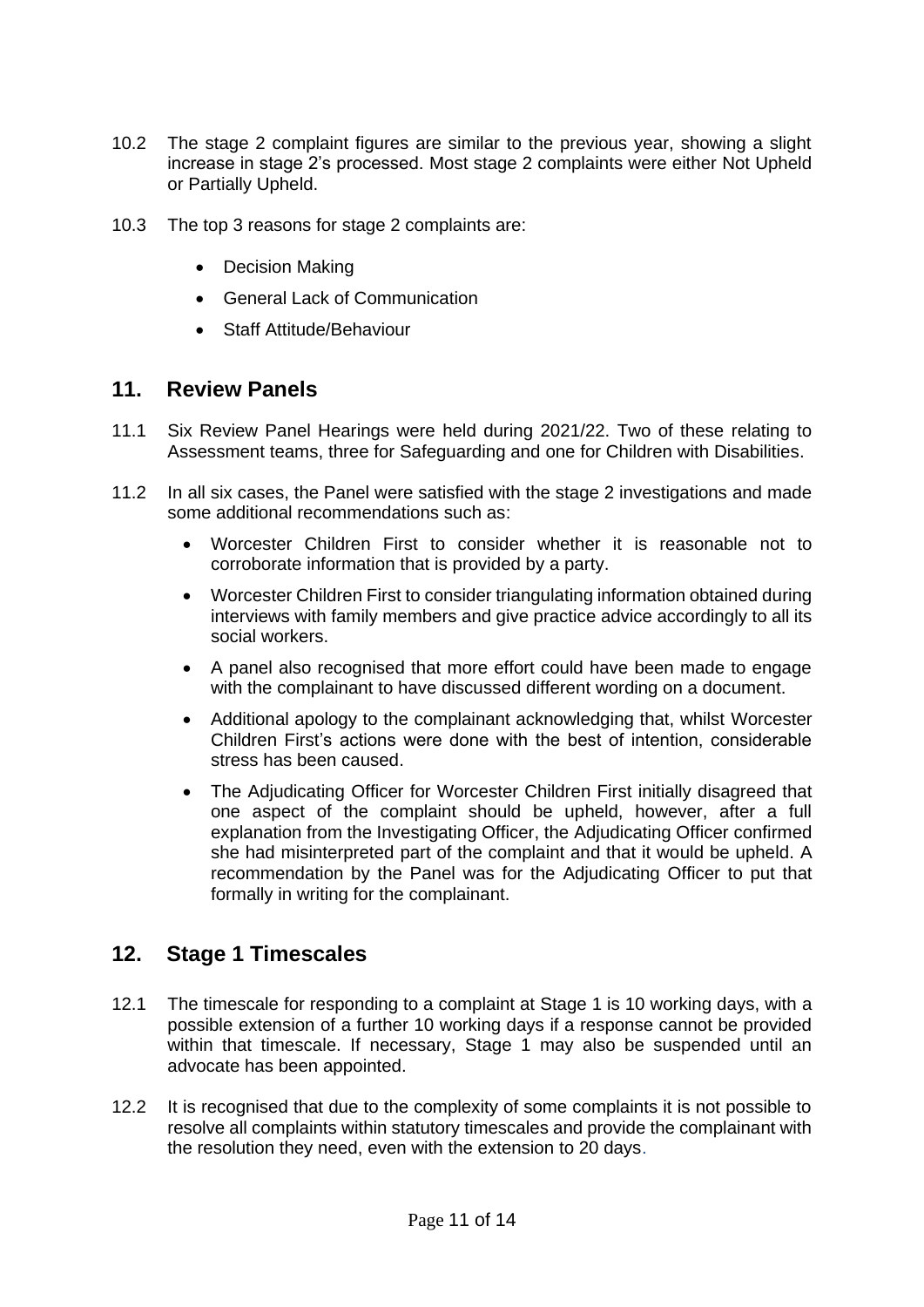- 12.3 We have seen a decline in the amount of stage 1 responses being completed within 10 working days, from 30% to 15.5%.
- 12.4 We have seen improvement in stage 1 complaints being responded to within the maximum 20 working day timeframe, from 91% the previous year to 97.5%, but it should be noted that extending the timeframe to 20 working days should be the exception, not the rule.

| <b>Timescales of Stage 1 Complaint Resolutions</b> | 2020/21 | 2021/22 |
|----------------------------------------------------|---------|---------|
| Within 10 working days                             | 30%     | 15.5%   |
| Within 20 working days                             | 61%     | 82%     |
| Within 40 working days                             | 8%      | 2%      |
| After 40 working days                              | $1\%$   | 0.5%    |

- 12.5 Overall, 97.5% of all stage 1 Complaints have been dealt with in the required timescales, this is an incredible achievement.
- 12.6 60% of the complaints over the 20 working days missed the deadline by just 1 day, due to issues such as not posting in time. We also saw some delays caused by complaints not coming in through the correct channels and so less time being available when it reached the Advanced Social Work Practitioners team.

#### <span id="page-11-0"></span>**13. Stage 2 Timescales**

 13.1 The timescale at Stage 2 is 25 working days with a maximum extension to 65 working days, which includes sign off of the Investigator's Report by Senior Management.

| <b>Timescales of Stage 2 Complaint Resolutions</b> | 2020/21 | 2021/22         |
|----------------------------------------------------|---------|-----------------|
| Within 25 working days                             | በ%      | 0%              |
| Within 65 working days                             | 17%     | 70%             |
| More than 65 working days                          | 83%     | 30 <sup>%</sup> |

- 13.2 There is a clear improvement in the amount of stage 2's that have been completed in the maximum timeframe of 65 working days, going from 17% to 70%.
- 13.3 The Consumer Relations Unit recruited additional Investigating Officers which has had a positive impact on this. In addition, the introduction of deadlines of 5 working days for returning paperwork has also contributed to this improvement.
- 13.4 40% of the responses that were over 65 working days were delayed due to a single Investigating Officer having a health issue which impacted on his ability to complete his reports. The Consumer Relations Unit supported the Investigating Officers to complete these.
- 13.5 This is an area that still needs improvement, and the Consumer Relations Unit are monitoring stage 2 responses to ensure that this continues to improve.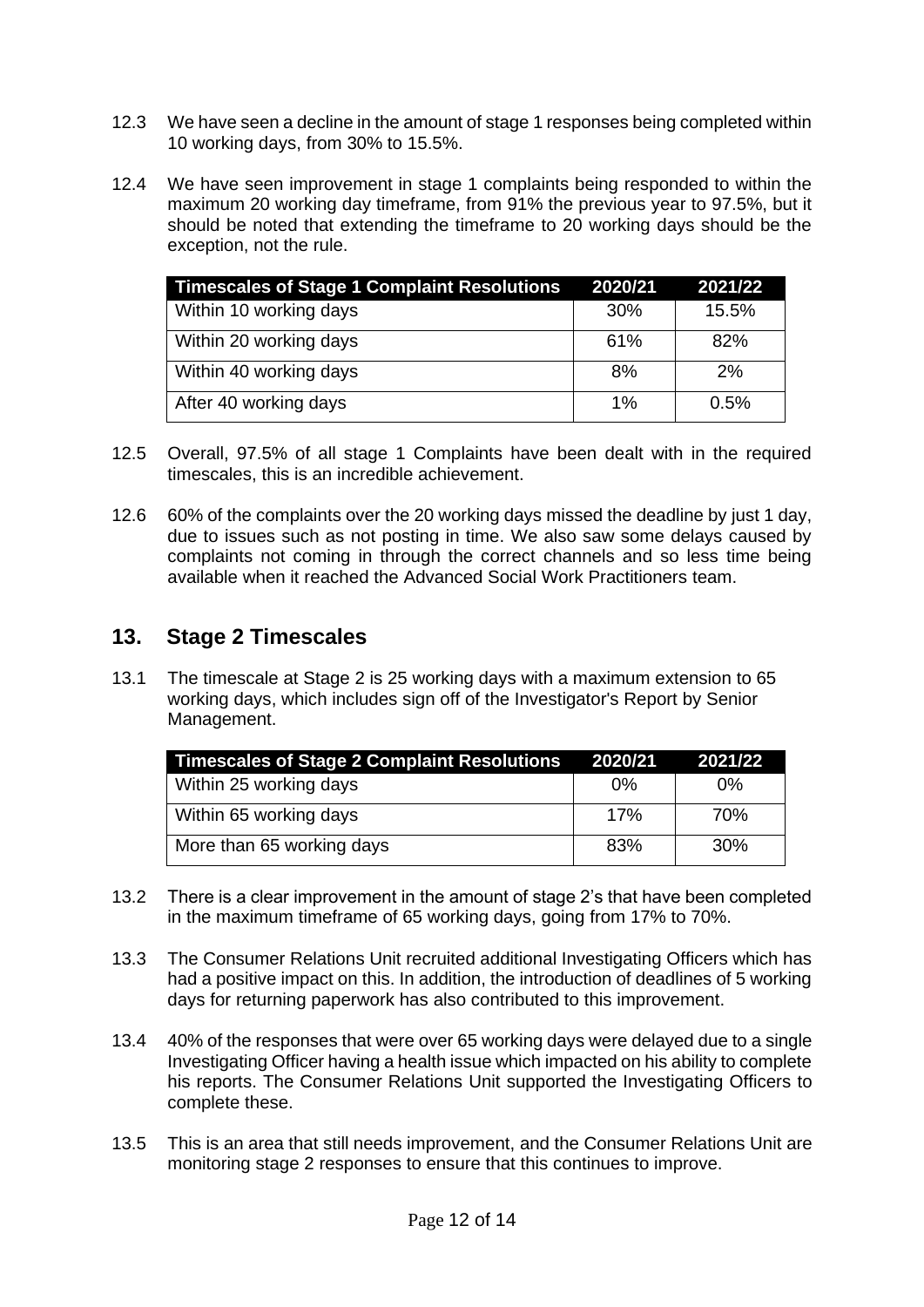## <span id="page-12-0"></span>**14. Stage 3 Timescales**

- 14.1 Once a Review Panel has been requested it should be held within 30 working days. Six Review Panels took place during this reporting period, and none were held within the timescale. Covid -19 outbreaks and restrictions have had a clear impact over the last year in relation to this.
- 14.2 Complainants were offered virtual panels to try and assist with reducing delays but not all complainants were prepared to participate on this basis.

#### <span id="page-12-1"></span>**15. Advocacy**

- 15.1 There is a duty on local authorities to enable children / young people who wish to make a complaint on their own behalf to access advocacy services. Coram Voice are contracted to provide this service for Worcestershire, but young people can also choose their own advocate should they wish to do so.
- 15.2 Of the 4 children and young people (0-17) who raised complaints, 2 were already represented by an advocate and the other 2 were offered support to access advocacy if they wished.
- 15.3 4 young people (18-24) made complaints, 1 was being supported by an advocate and 1 was offered support to access an advocate if they required. There were 2 young people (18-24) who were not offered advocacy.
- 15.4 One of these complaints was received during a change in staffing meaning that the offer of an advocate was unfortunately missed. The second was missed due to human error.

# <span id="page-12-2"></span>**16. Compliments**

 16.1 Compliments relating to Children's Services have come from people independent of the local authority. Most compliments received are about staff members, with a few complimenting the service provided.

| <b>Service Area</b>                                                      |                | 2020/2021 2021/2022 |
|--------------------------------------------------------------------------|----------------|---------------------|
| <b>Children with Disabilities</b>                                        | 2              | 4                   |
| Fostering & Kinship                                                      | 9              | 2                   |
| QA and Independent Review                                                |                | 9                   |
| <b>Advanced Social Work Practitioners</b>                                |                | $\overline{2}$      |
| Safeguarding Area                                                        | 46             | 33                  |
| <b>Family Front Door</b>                                                 | 18             | 15                  |
| <b>Targeted Early Help</b>                                               | $\overline{2}$ | 10                  |
| <b>Through Care</b>                                                      | 20             | 6                   |
| Child Protection Chairs and Local Authority<br><b>Designated Officer</b> |                |                     |